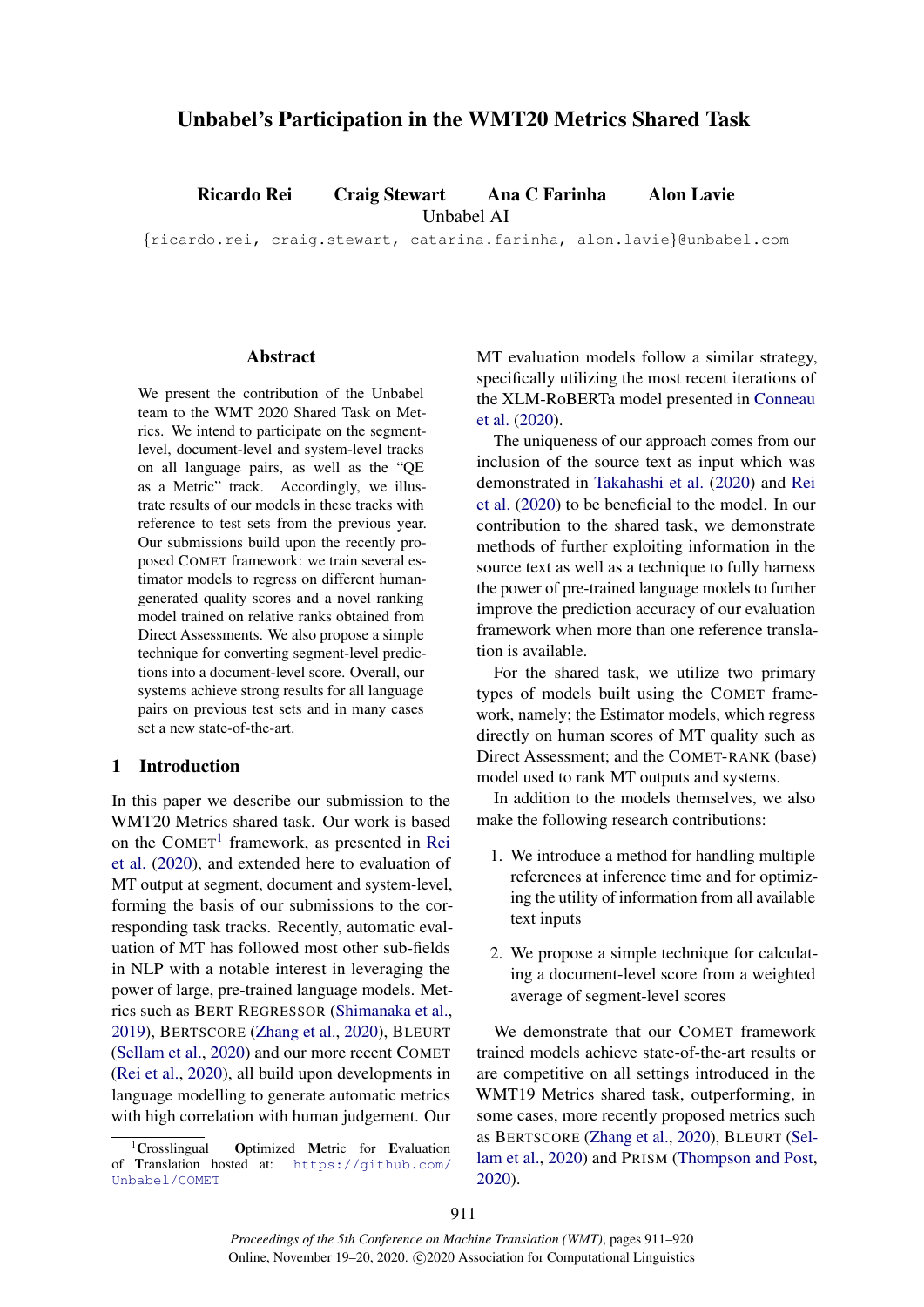#### 2 The COMET Framework

As outlined in [Rei et al.](#page-7-0) [\(2020\)](#page-7-0), the COMET framework allows for training of specialized evaluation metrics that correlate well with different types of human-generated quality scores. The general structure of the framework consists of a cross-lingual encoder that produces a series of token-level vector embeddings for source, hypothesis and reference inputs, a pooling layer which converts the various token-level representations into segment-level vectors for each input, and a predictive neural network that generates a quality score. The latter model can either be trained to regress directly on a score to produce predictions of segment-level quality, or can be trained as a ranker to differentiate MT systems. In our contribution to the shared task, we introduce two varieties of models built on the COMET framework that are extensions of the models evaluated in [Rei et al.](#page-7-0) [\(2020\)](#page-7-0).

#### 3 COMET Models

#### 3.1 Estimator Models

Our Estimators generally follow the architecture proposed in [Rei et al.](#page-7-0) [\(2020\)](#page-7-0), that is to say we encode segment-level representations using XLM-RoBERTa and pass these outputs through a feedforward regressor. As in [Rei et al.](#page-7-0) [\(2020\)](#page-7-0), we train three versions of this basic estimator model against different types of human judgement; *Humanmediated Translation Edit Rate* (HTER) [\(Snover](#page-7-6) [et al.,](#page-7-6) [2006\)](#page-7-6), a proprietary implementation of *Multidimensional Quality Metric* (MQM) [\(Lommel](#page-6-1) [et al.,](#page-6-1) [2014\)](#page-6-1) and (in-line with the present task) *Direct Assessments* (DA) [\(Graham et al.,](#page-6-2) [2013\)](#page-6-2). The hyper-parameters used for these models are exactly as described in [Rei et al.](#page-7-0) [\(2020\)](#page-7-0), excluding the following alterations: we use XLM-RoBERTa large instead of base and we increase the feed-forward hidden sizes (from 2304 in the first layer and 1152 in the second to 3072 and 1536 hidden units, respectively). We also keep the embedding layer frozen and apply a layer-wise learning rate decay (as proposed in [Howard and Ruder](#page-6-3) [\(2018\)](#page-6-3)) by which each transformer layer has a learning rate scaled at 0.95 times the rate of the layer above. By doing this, we hope that our metric generalizes better to new language pairs introduced this year.

### 3.2 Translation Ranking Model

While for the Estimators using a larger pretrained encoder seems to improve performance we found that for the Translation Ranking Model, larger pretrained encoders lead to training instability and an overall worse performance. For that reason we decided to keep the model proposed in [\(Rei et al.,](#page-7-0) [2020\)](#page-7-0) without any alteration.

### 4 Corpora

Below we provide an outline of the various datasets used to train our models:

#### 4.1 HTER Corpora

Our HTER corpus is a concatenation of two publicly available corpora: the QT21 corpus and the APE-QUEST corpus. While the QT21 corpus contains segments from the information technology and life sciences domains [\(Specia et al.,](#page-7-7) [2017\)](#page-7-7), the APE-QUEST contains segments from the legal domain [\(Ive et al.,](#page-6-4) [2020\)](#page-6-4). Concatenation of these two corpora gives a total of 211K tuples with source sentence, corresponding human-generated reference, MT hypothesis, and post-edited MT (PE). With regard to the language pairs in each corpus, QT21 covers: English to German (en-de), Latvian (en-lt) and Czech (en-cs), and German to English (de-en); while APE-QUEST covers: English-Dutch (en-nl), English-French (en-fr), English-Portuguese (en-pt). Finally, the HTER score is obtained by calculating the translation edit rate (TER) [\(Snover](#page-7-6) [et al.,](#page-7-6) [2006\)](#page-7-6) between the MT hypothesis and the corresponding PE. By doing this, we were able to create a large HTER corpus covering several language pairs and different domains.

#### 4.2 MQM Corpus

Our MQM corpus is an extension of the proprietary corpus presented in [Rei et al.](#page-7-0) [\(2020\)](#page-7-0). This internal data consists of customer support chat messages translated using a domain adapted MT model and their corresponding references (consisting of postedited translations from earlier iterations of the MT systems). The data was then MQM-annotated according to the guidelines set out in [Burchardt and](#page-6-5) [Lommel](#page-6-5) [\(2014\)](#page-6-5). Our final corpus contains 27K tuples from English into 15 different languages and/or dialects: German (en–de), Spanish (en–es), Latin-American Spanish (en–es-latam), French (en– fr), Italian (en–it), Japanese (en–ja), Dutch (en–nl), Portuguese (en–pt), Brazilian Portuguese (en–ptbr), Russian (en–ru), Swedish (en–sv), Turkish (en– tr), Polish (en–pl), simplified Chinese (en–zh-CN), and Taiwanese Chinese (en–zh-TW).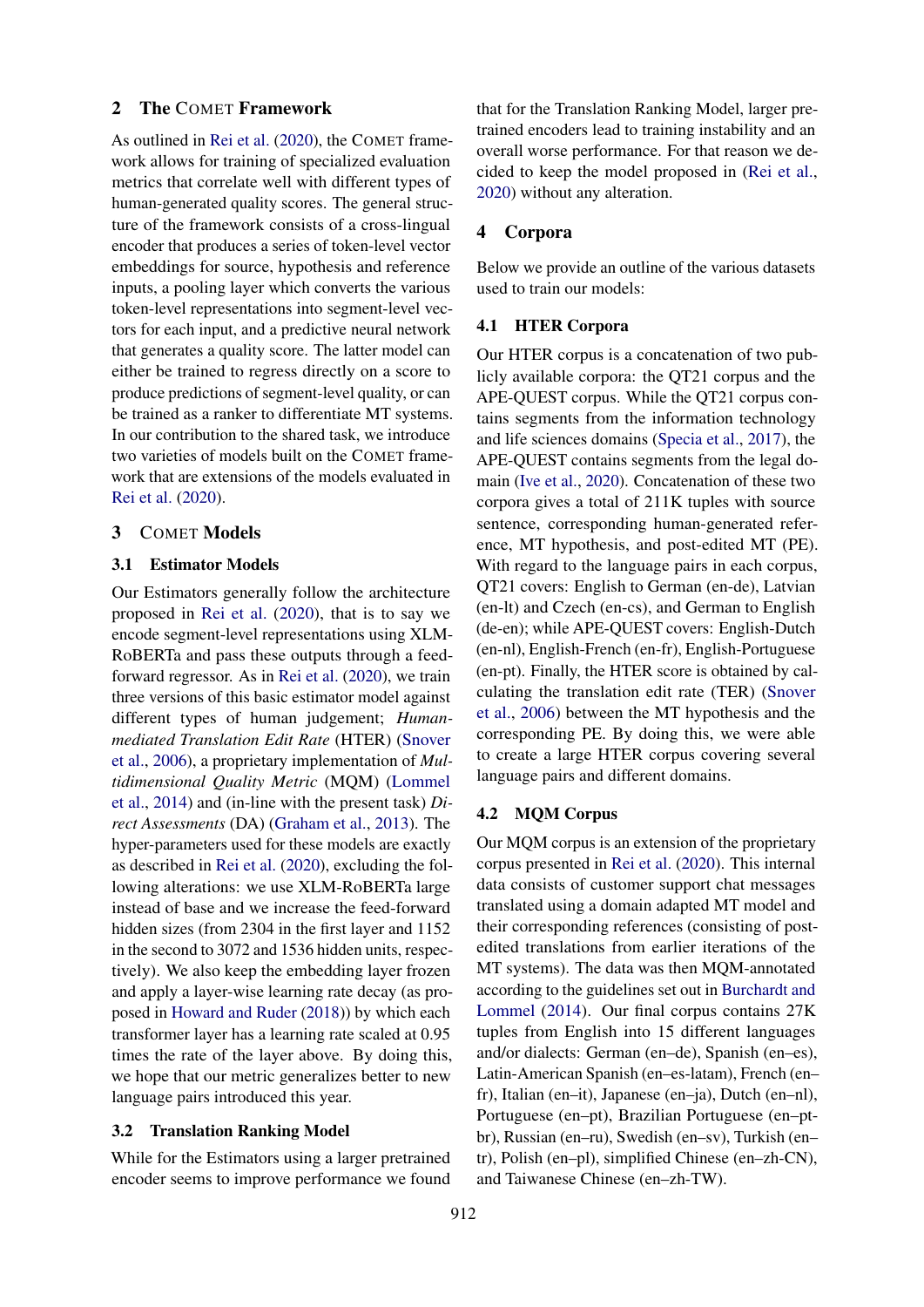### 4.3 DA Corpora

Every year, since 2008, the WMT News Translation shared task organizers collect human judgements in the form of DAs. Since 2017, due to a lack of annotators, these scores are mapped to relative rankings (DARR). We take advantage of this data in two ways: 1) we use the scores directly in order to train an estimator model, 2) as in [Rei](#page-7-0) [et al.](#page-7-0) [\(2020\)](#page-7-0), we use the DARR to train a translation ranking system. The collective corpora of 2017, 2018 and 2019 contain a total of 24 language pairs, including low-resource languages such as English-Gujarati (en-gu) and English-Kazakh (en-kk). For the purposes of this paper we use the data from 2017 and 2018 to train and the data from 2019 to validate. Later, for participation in the 2020 shared task, we intend to include the data from 2019 in our training corpus.

#### <span id="page-2-0"></span>5 Segment-Level Task

At segment-level, we take each of our Estimator models trained to predict MQM, HTER and DA and predict segment-level scores on the DARR data from WMT19. We then generate pairwise rankings based on these predicted scores. For each language pair we apply the formulation of Kendall's Tau  $(\tau)$ from the shared task [\(Ma et al.,](#page-6-6) [2019\)](#page-6-6) as follows:

$$
\tau = \frac{Concordant - Discount}{Concordant + Discount} \tag{1}
$$

*Concordant* here being the number of times a metric assigns a higher score to the "better" hypothesis  $h^+$  and *Discordant*, the number of times a metric assigns a higher score to the "worse" hypothesis  $h^-$ , or that the evaluation was otherwise equal.

## 6 Document-Level Task

In the WMT2019 News Translation the organizers introduced a document-level translation task [\(Barrault et al.,](#page-6-7) [2019\)](#page-6-7) for en-de and en-cs. This means that for those language pairs we are able to obtain document-level direct assessments. We can compute a score taking into account an entire document and correlate it with the human evaluation also carried out at document-level.

For our document-level submission we propose the generation of a document-level score as a weighted average of the predicted scores for each segment composing that document (hereinafter called micro-average score), where the same is weighted by segment length.

To calculate this score at inference time we pass the entire document (divided into segments) through the model as a single batch. This has the added effect of reducing inference time.

### 7 System-level Task

Following previous years, the metric used in the System-level Task will be Pearson's r correlation score. The correlation is calculated between the average of all DA human z-scores for a given system and language pair, and the average of the corresponding scores predicted by a given metric. Because the goal of some metrics is to maximize the correlation with human judgements (i.e. BLEU), while for others is to minimize that correlation *(i.e.*) HTER), the value reported is its absolute value.

#### 7.1 Robustness to high-permorming systems

One important finding from WMT19 is the general deterioration of metrics' performance when considering only the top  $n$  MT systems [\(Ma et al.,](#page-6-6) [2019\)](#page-6-6). Previously, we showed robustness of our metrics in this scenario in terms of Kendall's Tau at segmentlevel [\(Rei et al.,](#page-7-0) [2020\)](#page-7-0). [Mathur et al.](#page-6-8) [\(2020\)](#page-6-8) show that at system-level, Pearson correlation is highly influenced by outliers and that performances for metrics such as BLEU drop significantly when considering only the top systems. To address this, we propose a system-level pairwise comparison measured with the same Kendall's Tau formulation used for segment-level analysis outlined in section [5](#page-2-0) above. By doing this, we are not only better handling possible outliers, but emulating a real world application of these metrics: In most cases (both in academia and industry), we want a metric that can successfully differentiate between two systems, even if those systems are very close in terms of performance, which is often the case.

#### 8 Quality Estimation as a Metric

Given the clear parallels between the COMET framework and modern approaches to Quality Estimation such as [Kepler et al.](#page-6-9) [\(2019\)](#page-6-9), we used our framework to participate in the "QE as a Metric" track of the shared task by removing the reference at input and proportionately reducing the dimensions of the feed-forward network to accommodate the reduced input.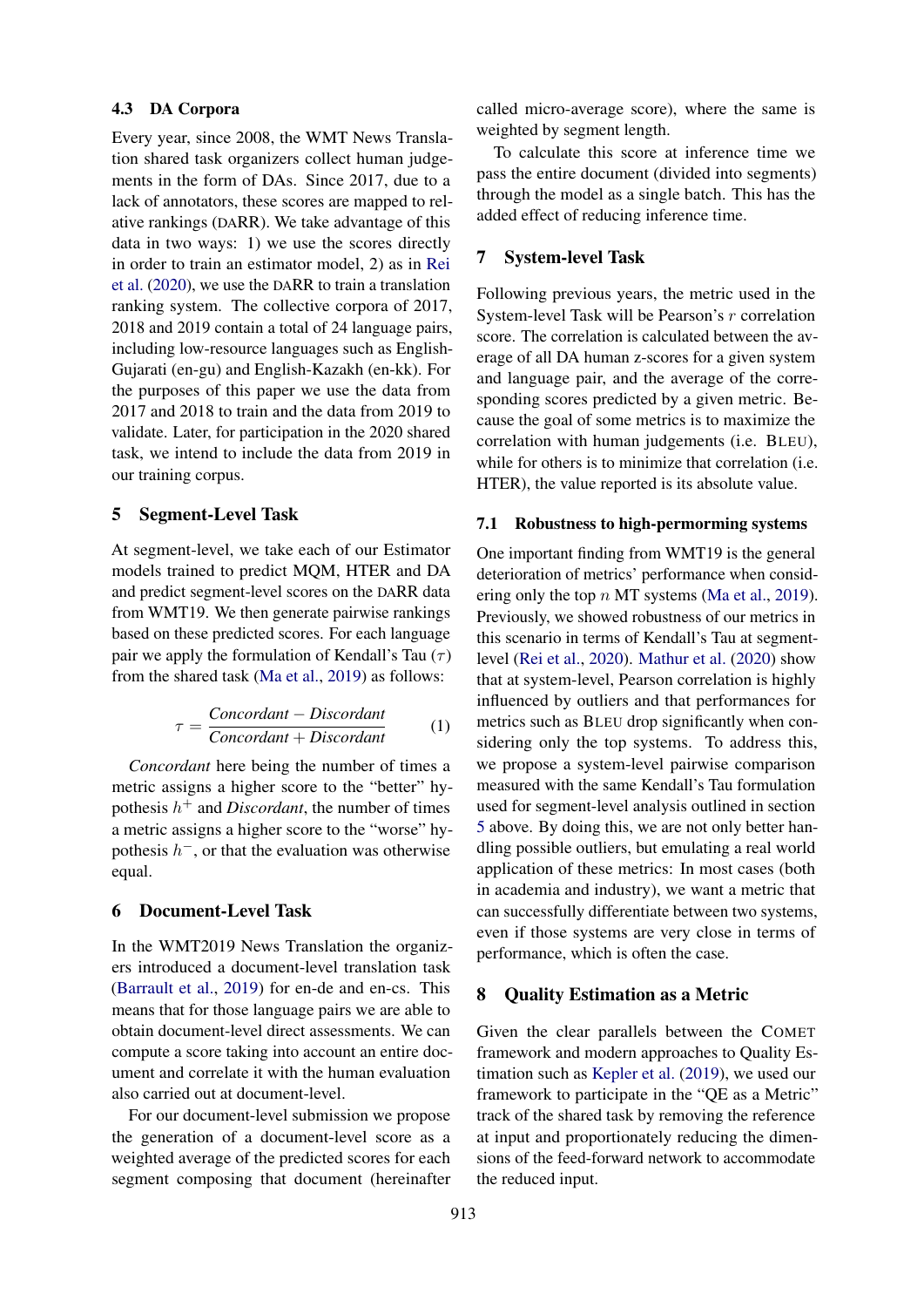|                       | en-cs | en-de | en-fi | en-gu                    | en-kk | en-lt | en-ru  | en-zh |       |
|-----------------------|-------|-------|-------|--------------------------|-------|-------|--------|-------|-------|
| $N^{\rm o}$ Tuples    | 27178 | 99840 | 31820 | 11355                    | 18172 | 17401 | 24334  | 18658 | avg.  |
| <b>BLEU</b>           | 0.364 | 0.248 | 0.395 | 0.463                    | 0.363 | 0.333 | 0.4691 | 0.235 | 0.410 |
| <b>CHRF</b>           | 0.444 | 0.321 | 0.518 | 0.548                    | 0.510 | 0.438 | 0.548  | 0.241 | 0.510 |
| <b>BERTSCORE (F1)</b> | 0.486 | 0.350 | 0.526 | 0.559                    | 0.534 | 0.464 | 0.581  | 0.350 | 0.550 |
| PRISM                 | 0.580 | 0.416 | 0.590 | $\overline{\phantom{a}}$ | 0.529 | 0.555 | 0.581  | 0.373 | 0.518 |
| COMET-MOM (large)     | 0.595 | 0.405 | 0.594 | 0.580                    | 0.546 | 0.607 | 0.693  | 0.400 | 0.553 |
| COMET-HTER (large)    | 0.610 | 0.427 | 0.610 | 0.587                    | 0.569 | 0.615 | 0.707  | 0.405 | 0.566 |
| COMET-DA (large)      | 0.618 | 0.435 | 0.620 | 0.617                    | 0.585 | 0.619 | 0.711  | 0.427 | 0.579 |
| COMET-RANK (base)     | 0.603 | 0.427 | 0.664 | 0.611                    | 0.693 | 0.665 | 0.580  | 0.449 | 0.587 |

<span id="page-3-0"></span>Table 1: Segment-level Kendall's Tau  $(\tau)$  correlations for language pairs from English-to-other for the WMT19 Metrics DARR corpus.

<span id="page-3-1"></span>Table 2: Segment-level Kendall's Tau  $(\tau)$  correlations on language pairs with English as a target for the WMT19 Metrics DARR corpus.

|                       | de-en | fi-en | gu-en | kk-en | lt-en | ru-en | zh-en |       |
|-----------------------|-------|-------|-------|-------|-------|-------|-------|-------|
| $N^{\rm o}$ Tuples    | 85365 | 32179 | 20110 | 9728  | 21862 | 39852 | 31070 | avg.  |
| <b>BLEU</b>           | 0.054 | 0.236 | 0.194 | 0.276 | 0.249 | 0.115 | 0.321 | 0.206 |
| <b>CHRF</b>           | 0.123 | 0.292 | 0.240 | 0.323 | 0.304 | 0.177 | 0.371 | 0.261 |
| <b>BERTSCORE</b> (F1) | 0.191 | 0.354 | 0.292 | 0.351 | 0.381 | 0.221 | 0.433 | 0.318 |
| BLEURT (large-512)    | 0.174 | 0.374 | 0.313 | 0.372 | 0.388 | 0.220 | 0.436 | 0.325 |
| PRISM                 | 0.189 | 0.366 | 0.320 | 0.362 | 0.382 | 0.220 | 0.434 | 0.325 |
| COMET-MQM (large)     | 0.191 | 0.360 | 0.289 | 0.346 | 0.373 | 0.213 | 0.426 | 0.314 |
| COMET-HTER (large)    | 0.193 | 0.351 | 0.286 | 0.340 | 0.375 | 0.209 | 0.429 | 0.312 |
| COMET-DA (large)      | 0.220 | 0.368 | 0.316 | 0.378 | 0.405 | 0.231 | 0.462 | 0.340 |
| COMET-RANK (base)     | 0.202 | 0.399 | 0.341 | 0.358 | 0.407 | 0.180 | 0.445 | 0.333 |

#### <span id="page-3-2"></span>9 Multi-Reference Handling

In this year's shared task we are provided with a second human-generated reference for Germanto-English (de-en), Russian-English (ru-en) and Chinese-to-English (zh-en). Given that our base framework currently supports the input of only one single reference, we introduce a method of leveraging information from a second reference at inference time.

During standard training of our models, we input source, hypothesis and reference in that order, resulting in a concatenation of embeddings as detailed further in [Rei et al.](#page-7-0) [\(2020\)](#page-7-0). During training, with a probability of  $p = 0.5$  we switch the positions of source and reference, such that the system receives the reference as the source and vice versa. This has two primary effects on our model. Firstly, during fine-tuning of the underlying language model, the source embeddings are aligned with the target language embedding space resulting in more useful source embeddings. Secondly, it forces the model to treat source and reference as interchangeable inputs, allowing it to handle switching of inputs at inference time without excessively hindering the model's predictive ability. Finally, at inference time we embed source  $s$ , hypothesis  $h$ , reference  $r$  and the alternative reference  $\hat{r}$ . These embeddings are then passed to the feed-forward neural network in the following six permutations:  $[s; h; r]$ ,  $[r; h; s]$ ,  $[s; h; \hat{r}]$ ,  $[\hat{r}; h; s]$ ,  $[r; h; \hat{r}]$  and  $[\hat{\boldsymbol{r}}; \boldsymbol{h}; \boldsymbol{r}].$ 

Six passes through the feed-forward gives us six predictions. Final, aggregated scores are achieved by taking the mean of the six predictions and multiplying it by 1 minus the standard deviation  $(\sigma)$ . The intuition being that  $1 - \sigma$  gives something of an idea of confidence of the model at the segmentlevel and that scaling the mean prediction to penalize lower confidence might align better with human judgement.

#### 10 Experimental Results

Below we present results of our various COMET models on WMT19 evaluation sets as described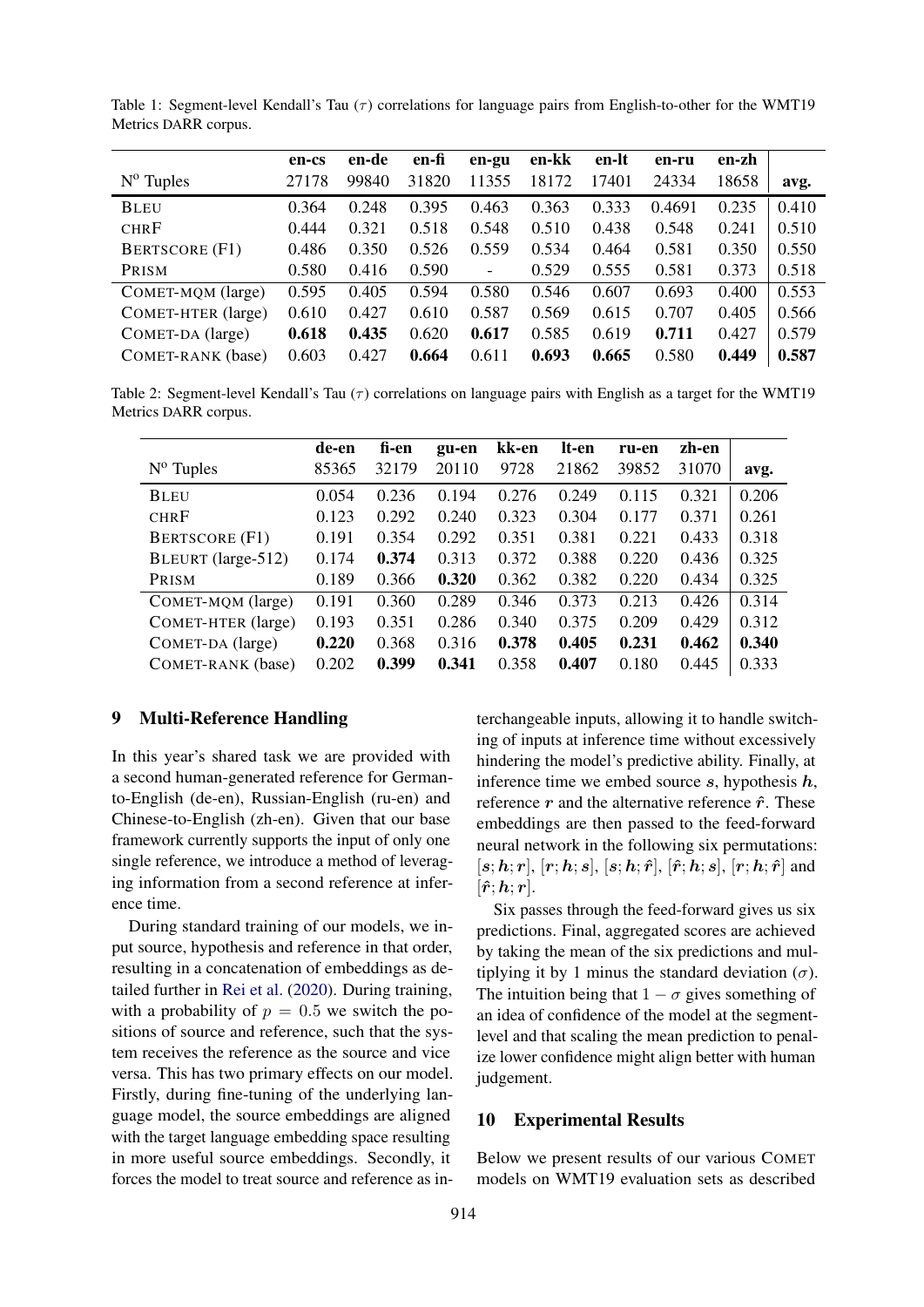| Model                 | Avg. Kendall (all) | Avg. Kendall (en) |
|-----------------------|--------------------|-------------------|
| <b>BLEU</b>           | $0.387 \pm 0.366$  | $0.257 \pm 0.395$ |
| <b>CHRF</b>           | $0.387 \pm 0.463$  | $0.343 \pm 0.513$ |
| <b>BERTSCORE (F1)</b> | $0.453 \pm 0.267$  | $0.429 \pm 0.279$ |
| <b>BLEURT</b>         |                    | $0.571 \pm 0.355$ |
| PRISM                 | $0.52 \pm 0.270$   | $0.514 \pm 0.279$ |
| COMET-MQM (large)     | $0.587 + 0.277$    | $0.543 \pm 0.276$ |
| COMET-HTER (large)    | $0.547 \pm 0.325$  | $0.486 \pm 0.363$ |
| COMET-DA (large)      | $0.653 \pm 0.233$  | $0.629 \pm 0.269$ |
| COMET-RANK (base)     | $0.547 + 0.256$    | $0.543 \pm 0.276$ |

<span id="page-4-0"></span>Table 3: Kendall's Tau ( $\tau$ ) correlation and standard deviation ( $\sigma$ ) across all language pairs for the top 5 highperforming systems.

above. Segment-level and document-level results are outlined in the corresponding tables within the body of the paper, the remaining tables for other task results are contained in the Appendices hereto.

### 10.1 Segment-level Task

Our segment-level results on the shared task test sets for WMT19 are detailed in tables [1](#page-3-0) and [2.](#page-3-1) We note that for all language pairs out of English (Table [1\)](#page-3-0) both our DA Estimator and our COMET-RANK (base) outperform prior metrics, in some cases by a significant margins. The same can be said in most language pairs into English, where we consistently perform at the level competitive with or exceeding prior metric performance in this task. Table [6](#page-8-0) (contained in the appendices) further illustrates performance of our models on non-English language pairs. We note that in all settings our COMET models outperform state-of-the-art for these language pairs.

#### 10.2 System-level Task

System-level results are outlined in tables [7,](#page-8-1) [8](#page-8-2) and [9](#page-9-0) in the appendix. In most language pairs we outperform the best metrics in terms of correlation with human judgement. For those language pairs for which our metrics are outperformed by others, we note that ours are at least competitive with other, recent metrics.

An unexpected result is that at system-level our COMET-RANK (base) does not perform as well as our Estimators, regardless of its strong segmentlevel results. We believe that this is an artifact of training directly on DARR data. Since in WMT shared tasks, the DA rating scale employed is defined at the 0-25-50-75-100 point margins, the minimum required difference between two hypothesis

to produce DARR judgement is 25 points [\(Ma et al.,](#page-6-6) [2019\)](#page-6-6). All other segments are discarded, as within that range the notion of which hypothesis is better becomes ambiguous. As a result we believe that our ranker model learns to successfully discriminate less ambiguous examples and struggles to correctly assign a score otherwise.

# 10.2.1 Robustness to high-performing systems

As outlined above, we also complement our evaluation at system-level with an analysis of metric performance in terms of the pairwise ranking of the top five performing systems from each language pair. For each setting we output the Kendall's Tau (that is to say the formulation outlined in section [5](#page-2-0) above) and report the mean and standard deviation of results across language pairs in table [3.](#page-4-0)

In both settings we note that our DA Estimator (large) model significantly outperforms other metrics both in terms of mean and standard deviation. This strongly suggests that not only do we perform well in terms of system-level Pearson but that at a practical level, our model can much more successfully differentiate high-performing systems.

#### 10.3 Document-level Task

Table [10](#page-9-1) compares the micro-averaging against a simple unweighted average. From table [10](#page-9-1) we can observe that micro-averaging outperforms macroaveraging by a small margin. Table [4](#page-5-0) summarizes our results for the Document-level Task using our segment-level Estimators with micro-averaging. In this task, the HTER Estimator shows generally superior performance on average surpassing our best performing segment-level model, the DA Estimator. An important conclusion to draw from the strong document-level correlations noted here is that a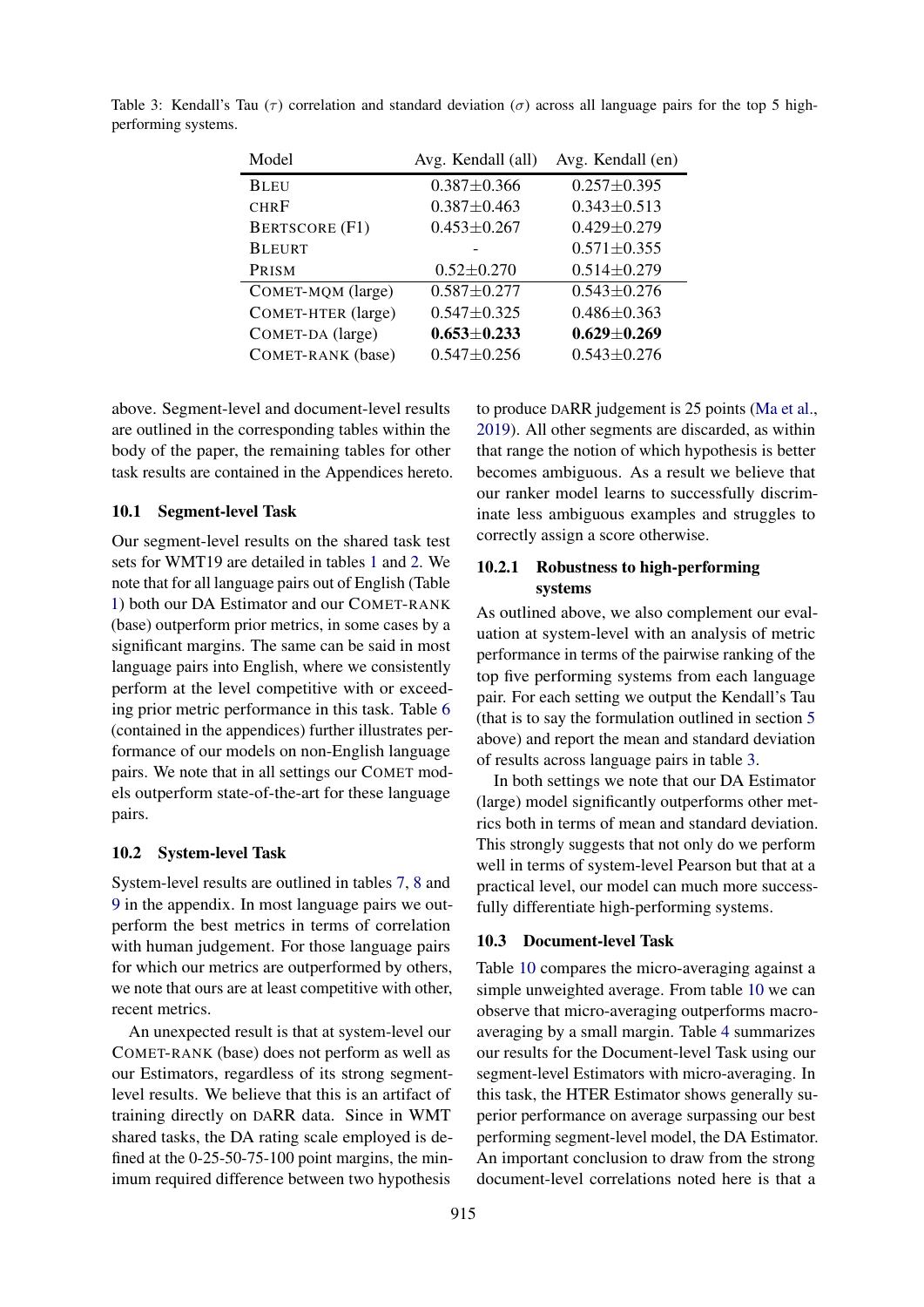model trained to generate segment-level scores, can also perform well as a document-level metric.

<span id="page-5-0"></span>Table 4: Pearson correlation (r) between Documentlevel DAs and micro average segment-level scores for English-to-German and English-to-Czech.

|                          | en-cs | en-de                 |              |
|--------------------------|-------|-----------------------|--------------|
| N <sup>o</sup> Documents | 1115  | 2355                  | avg.         |
| COMET-MQM (large)        |       | $0.638$ $0.516$ 0.577 |              |
| COMET-HTER (large)       |       | $0.655$ 0.558         | $\mid$ 0.607 |
| COMET-DA (large)         | 0.667 | $0.528$ 0.598         |              |

<span id="page-5-1"></span>Table 5: Pearson correlations  $(r)$  and adequacy (as reported in [Freitag et al.](#page-6-10) [\(2020\)](#page-6-10)) for segment-level DA using our DA Estimator (large) model on WMT19 Metrics shared task test data for en-de. We show Pearson's  $r$  for the single reference scenario using the corresponding reference ('1-ref') and the multi-reference scenario where the reference is combined with the original in the manner outlined in section [9](#page-3-2) above ('2-ref').

| <b>Reference</b> | <b>Adequacy</b> | $r(1-ref)$ | $r(2-ref)$ |
|------------------|-----------------|------------|------------|
| WMT              | 85.3            | 0.523      | -          |
| AR               | 86.7            | 0.539      | 0.555      |
| WMTp             | 81.8            | 0.470      | 0.529      |
| ARp              | 80.8            | 0.476      | 0.537      |

# 10.4 Multi-Reference Handling

Additional references were obtained for two language pairs: en-de and de-en. For the former, we conducted experiments using 3 additional references from [Freitag et al.](#page-6-10) [\(2020\)](#page-6-10): AR reference (an additional high quality reference translation), ARp reference (a paraphrased-as-much-as-possible version of AR), and WMTp reference (a paraphrasedas-much-as-possible version of the original WMT reference); for the latter, we use the alternative reference given in the WMT19 News shared task test set. Conveniently, [Freitag et al.](#page-6-10) [\(2020\)](#page-6-10) also offer a notion of the quality of the extra references for en-de by providing human-generated adequacy assessments for each. In table [5](#page-5-1) we show the performance of our DA Estimator (large) model with each reference, either as a single reference or combined in the manner described in section [9](#page-3-2) above with the original reference.

While we lack data to draw any statistically significant conclusions, there is a strong suggestion from these results of a positive correlation between reference quality and utility to the predictive model.

<span id="page-5-2"></span>

Figure 1: Performance impact of using different kinds of references in combination with the original WMT English-to-German reference. In  $\_\_\$ we observe the Kendall-Tau  $\tau$  ranking correlation achieved by our multi-reference Estimator model (section [9\)](#page-3-2). In we present the Kendall-Tau  $\tau$  ranking correlation of our "one-reference" Estimator model using the alternative reference. Finally, for comparison, in  $\_\_\_\$ we show the Kendall-Tau  $\tau$  ranking correlation of our "one-reference" Estimator model using the original reference.

For de-en, using an alternative reference did not offer any gain in Pearson's  $r$ . We note that when using it alone we only achieve  $r=0.34$  compared to using the original reference which achieves  $r=0.42$ . We speculate, based on our observations above, that this might be due to the alternative reference being of lower quality.

These results potentially show that for approaches such as COMET, quality is more important than quantity, and that lower-quality additional references can potentially hurt rather than help improve the correlations obtained using only one single high-quality reference.

With regard to the Kendall Tau measured at segment-level, by looking at Figure [1](#page-5-2) (en-de), we see no significant differences in using the multireference technique. This suggests that having a higher Pearson's r score does not necessarily guarantee a better Kendall's Tau.

We note that by design, with an approach such as COMET that is based on a meaning-representation of references, extra references are expected to provide only minor additional value, especially versus lexical-based metrics such as BLEU [\(Papineni et al.,](#page-6-11) [2002\)](#page-6-11). Whereas the adequacy of the reference(s)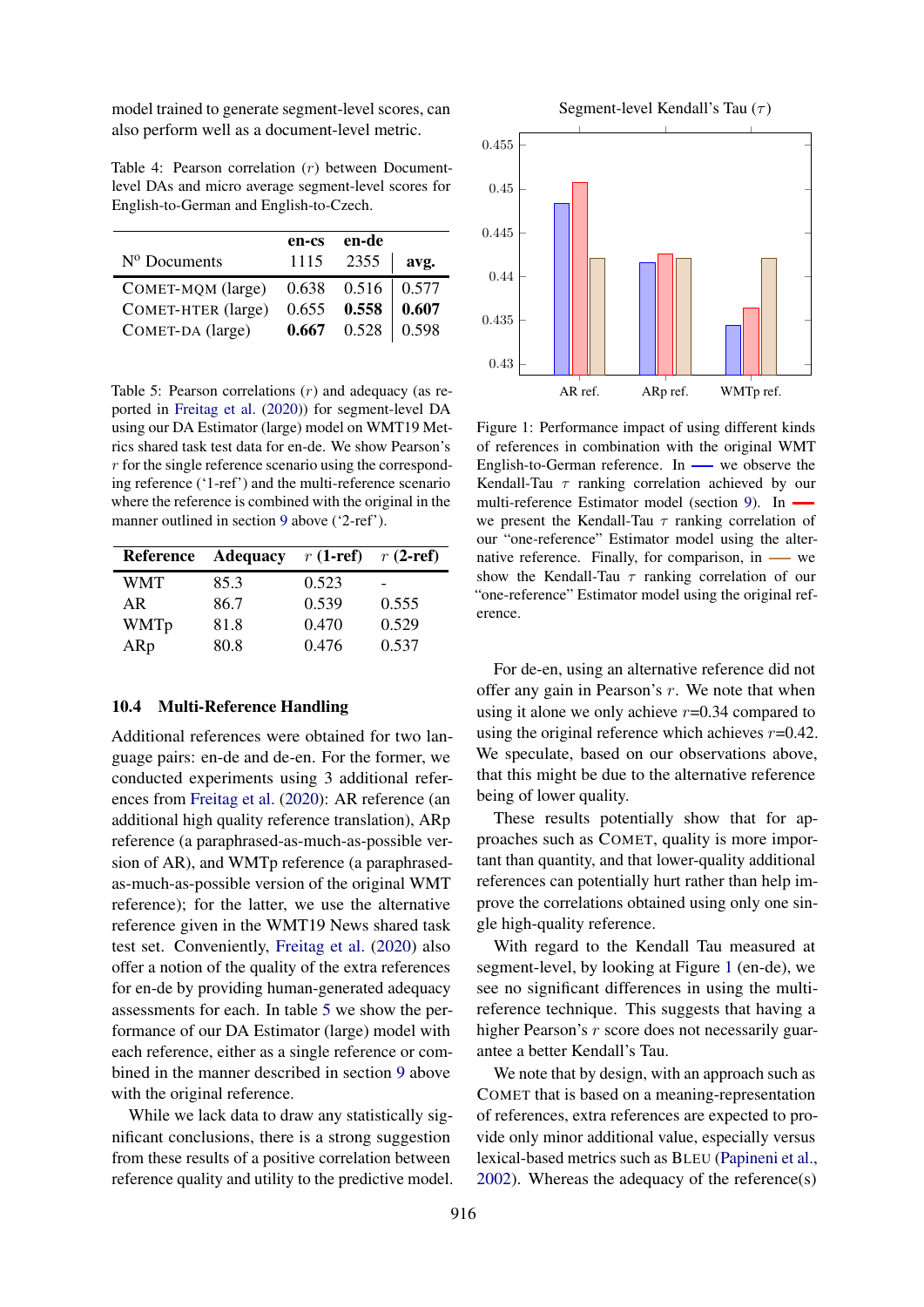is (again by design) expected to have a more significant impact on the performance of the model. Our initial results seem to strongly support this hypothesis.

## 11 Conclusions

In this paper we present COMET, Unbabel's contribution to the WMT 2020 Metrics shared task. We leverage the framework outlined in [Rei et al.](#page-7-0) [\(2020\)](#page-7-0) to demonstrate state-of-the-art or otherwise competitive levels of correlation with human judgements in all tasks and introduce a novel method of making optimal use of alternative references and demonstrate that the quality of the reference used is relevant to the success of our framework. Further investigation of the latter, in particular how to better leverage different kinds of references, represent an interesting direction for future work.

# 12 Acknowledgments

We are grateful to Fabio Kepler, Daan Van Stigt, Miguel Vera, and the reviewers, for their valuable feedback and discussions. This work was supported in part by the P2020 Program through projects MAIA and Unbabel4EU, supervised by ANI under contract numbers 045909 and 042671, respectively.

### References

- <span id="page-6-7"></span>Loïc Barrault, Ondřej Bojar, Marta R. Costa-jussà, Christian Federmann, Mark Fishel, Yvette Graham, Barry Haddow, Matthias Huck, Philipp Koehn, Shervin Malmasi, Christof Monz, Mathias Müller, Santanu Pal, Matt Post, and Marcos Zampieri. 2019. [Findings of the 2019 conference on machine transla](https://doi.org/10.18653/v1/W19-5301)[tion \(WMT19\).](https://doi.org/10.18653/v1/W19-5301) In *Proceedings of the Fourth Conference on Machine Translation (Volume 2: Shared Task Papers, Day 1)*, pages 1–61, Florence, Italy. Association for Computational Linguistics.
- <span id="page-6-5"></span>Aljoscha Burchardt and Arle Lommel. 2014. [Practi](http://www.qt21.eu/downloads/MQM-usage-guidelines.pdf)[cal Guidelines for the Use of MQM in Scientific Re](http://www.qt21.eu/downloads/MQM-usage-guidelines.pdf)[search on Translation quality.](http://www.qt21.eu/downloads/MQM-usage-guidelines.pdf) *Quality Translation 21*. (access date: 2020-05-26).
- <span id="page-6-0"></span>Alexis Conneau, Kartikay Khandelwal, Naman Goyal, Vishrav Chaudhary, Guillaume Wenzek, Francisco Guzman, Edouard Grave, Myle Ott, Luke Zettle- ´ moyer, and Veselin Stoyanov. 2020. [Unsupervised](https://doi.org/10.18653/v1/2020.acl-main.747) [cross-lingual representation learning at scale.](https://doi.org/10.18653/v1/2020.acl-main.747) In *Proceedings of the 58th Annual Meeting of the Association for Computational Linguistics*, pages 8440– 8451, Online. Association for Computational Linguistics.
- <span id="page-6-10"></span>Markus Freitag, David Grangier, and Isaac Caswell. 2020. [BLEU might be Guilty but References are](https://arxiv.org/abs/2004.06063) [not Innocent.](https://arxiv.org/abs/2004.06063) *ArXiv*, abs/2004.06063.
- <span id="page-6-2"></span>Yvette Graham, Timothy Baldwin, Alistair Moffat, and Justin Zobel. 2013. [Continuous measurement scales](https://www.aclweb.org/anthology/W13-2305) [in human evaluation of machine translation.](https://www.aclweb.org/anthology/W13-2305) In *Proceedings of the 7th Linguistic Annotation Workshop and Interoperability with Discourse*, pages 33–41, Sofia, Bulgaria. Association for Computational Linguistics.
- <span id="page-6-3"></span>Jeremy Howard and Sebastian Ruder. 2018. [Universal](https://doi.org/10.18653/v1/P18-1031) [language model fine-tuning for text classification.](https://doi.org/10.18653/v1/P18-1031) In *Proceedings of the 56th Annual Meeting of the Association for Computational Linguistics (Volume 1: Long Papers)*, pages 328–339, Melbourne, Australia. Association for Computational Linguistics.
- <span id="page-6-4"></span>Julia Ive, Lucia Specia, Sara Szoc, Tom Vanallemeersch, Joachim Van den Bogaert, Eduardo Farah, Christine Maroti, Artur Ventura, and Maxim Khalilov. 2020. [A post-editing dataset in the legal](https://www.aclweb.org/anthology/2020.lrec-1.455) [domain: Do we underestimate neural machine trans](https://www.aclweb.org/anthology/2020.lrec-1.455)[lation quality?](https://www.aclweb.org/anthology/2020.lrec-1.455) In *Proceedings of The 12th Language Resources and Evaluation Conference*, pages 3692–3697, Marseille, France. European Language Resources Association.
- <span id="page-6-9"></span>Fabio Kepler, Jonay Trénous, Marcos Treviso, Miguel Vera. António Góis, M. Amin Farajian, António V. Lopes, and André F. T. Martins. 2019. [Unba](https://doi.org/10.18653/v1/W19-5406)[bel's participation in the WMT19 translation qual](https://doi.org/10.18653/v1/W19-5406)[ity estimation shared task.](https://doi.org/10.18653/v1/W19-5406) In *Proceedings of the Fourth Conference on Machine Translation (Volume 3: Shared Task Papers, Day 2)*, pages 78–84, Florence, Italy. Association for Computational Linguistics.
- <span id="page-6-1"></span>Arle Lommel, Aljoscha Burchardt, and Hans Uszkoreit. 2014. [Multidimensional Quality Metrics \(MQM\): A](https://doi.org/10.5565/rev/tradumatica.77) [framework for declaring and describing translation](https://doi.org/10.5565/rev/tradumatica.77) [quality metrics.](https://doi.org/10.5565/rev/tradumatica.77) *Tradumatica: tecnologies de la tra- ` duccio´*, 0:455–463.
- <span id="page-6-6"></span>Qingsong Ma, Johnny Wei, Ondřej Bojar, and Yvette Graham. 2019. [Results of the WMT19 metrics](https://doi.org/10.18653/v1/W19-5302) [shared task: Segment-level and strong MT sys](https://doi.org/10.18653/v1/W19-5302)[tems pose big challenges.](https://doi.org/10.18653/v1/W19-5302) In *Proceedings of the Fourth Conference on Machine Translation (Volume 2: Shared Task Papers, Day 1)*, pages 62–90, Florence, Italy. Association for Computational Linguistics.
- <span id="page-6-8"></span>Nitika Mathur, Timothy Baldwin, and Trevor Cohn. 2020. [Tangled up in BLEU: Reevaluating the eval](https://doi.org/10.18653/v1/2020.acl-main.448)[uation of automatic machine translation evaluation](https://doi.org/10.18653/v1/2020.acl-main.448) [metrics.](https://doi.org/10.18653/v1/2020.acl-main.448) In *Proceedings of the 58th Annual Meeting of the Association for Computational Linguistics*, pages 4984–4997, Online. Association for Computational Linguistics.
- <span id="page-6-11"></span>Kishore Papineni, Salim Roukos, Todd Ward, and Wei-Jing Zhu. 2002. [Bleu: a method for automatic eval](https://doi.org/10.3115/1073083.1073135)[uation of machine translation.](https://doi.org/10.3115/1073083.1073135) In *Proceedings of*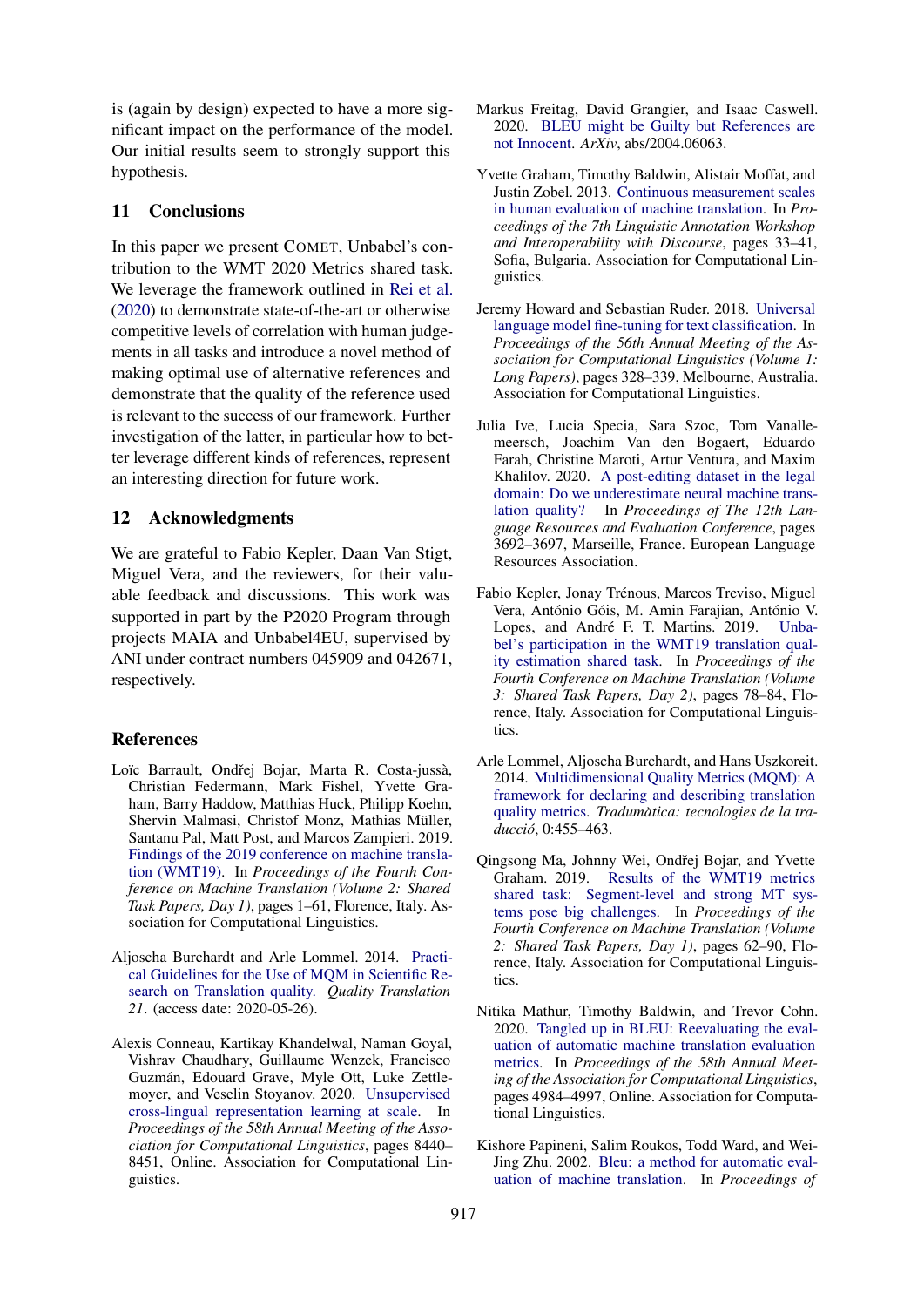*the 40th Annual Meeting of the Association for Computational Linguistics*, pages 311–318, Philadelphia, Pennsylvania, USA. Association for Computational Linguistics.

- <span id="page-7-0"></span>Ricardo Rei, Craig Stewart, Ana C Farinha, and Alon Lavie. 2020. [COMET: A Neural Framework for MT](https://arxiv.org/abs/2009.09025) [Evaluation.](https://arxiv.org/abs/2009.09025) In *Proceedings of the 2020 Conference on Empirical Methods in Natural Language Processing (EMNLP)*. Association for Computational Linguistics.
- <span id="page-7-3"></span>Thibault Sellam, Dipanjan Das, and Ankur Parikh. 2020. [BLEURT: Learning robust metrics for text](https://doi.org/10.18653/v1/2020.acl-main.704) [generation.](https://doi.org/10.18653/v1/2020.acl-main.704) In *Proceedings of the 58th Annual Meeting of the Association for Computational Linguistics*, pages 7881–7892, Online. Association for Computational Linguistics.
- <span id="page-7-1"></span>Hiroki Shimanaka, Tomoyuki Kajiwara, and Mamoru Komachi. 2019. Machine Translation Evalu-<br>ation with BERT Regressor. *arXiv preprint* ation with **BERT** Regressor. *arXiv:1907.12679*.
- <span id="page-7-6"></span>Matthew Snover, Bonnie Dorr, Richard Schwartz, Linnea Micciulla, and John Makhoul. 2006. [A study](http://www.mt-archive.info/05/AMTA-2006-Snover.pdf) [of translation edit rate with targeted human annota](http://www.mt-archive.info/05/AMTA-2006-Snover.pdf)[tion.](http://www.mt-archive.info/05/AMTA-2006-Snover.pdf) In *In Proceedings of Association for Machine Translation in the Americas*, pages 223–231.
- <span id="page-7-7"></span>Lucia Specia, Kim Harris, Frédéric Blain, Aljoscha Burchardt, Viviven Macketanz, Inguna Skadina, Matteo Negri, , and Marco Turchi. 2017. [Transla](https://www.dfki.de/lt/publication_show.php?id=9490)[tion quality and productivity: A study on rich mor](https://www.dfki.de/lt/publication_show.php?id=9490)[phology languages.](https://www.dfki.de/lt/publication_show.php?id=9490) In *Machine Translation Summit XVI*, pages 55–71, Nagoya, Japan.
- <span id="page-7-4"></span>Kosuke Takahashi, Katsuhito Sudoh, and Satoshi Nakamura. 2020. [Automatic machine translation evalua](https://doi.org/10.18653/v1/2020.acl-main.327)[tion using source language inputs and cross-lingual](https://doi.org/10.18653/v1/2020.acl-main.327) [language model.](https://doi.org/10.18653/v1/2020.acl-main.327) In *Proceedings of the 58th Annual Meeting of the Association for Computational Linguistics*, pages 3553–3558, Online. Association for Computational Linguistics.
- <span id="page-7-5"></span>Brian Thompson and Matt Post. 2020. [Automatic ma](https://arxiv.org/abs/2004.14564)[chine translation evaluation in many languages via](https://arxiv.org/abs/2004.14564) [zero-shot paraphrasing.](https://arxiv.org/abs/2004.14564) *ArXiv*, abs/2004.14564.
- <span id="page-7-2"></span>Tianyi Zhang, Varsha Kishore, Felix Wu, Kilian Q. Weinberger, and Yoav Artzi. 2020. [BERTScore:](https://openreview.net/forum?id=SkeHuCVFDr) [Evaluating text generation with BERT.](https://openreview.net/forum?id=SkeHuCVFDr) In *International Conference on Learning Representations*.

# A Appendix A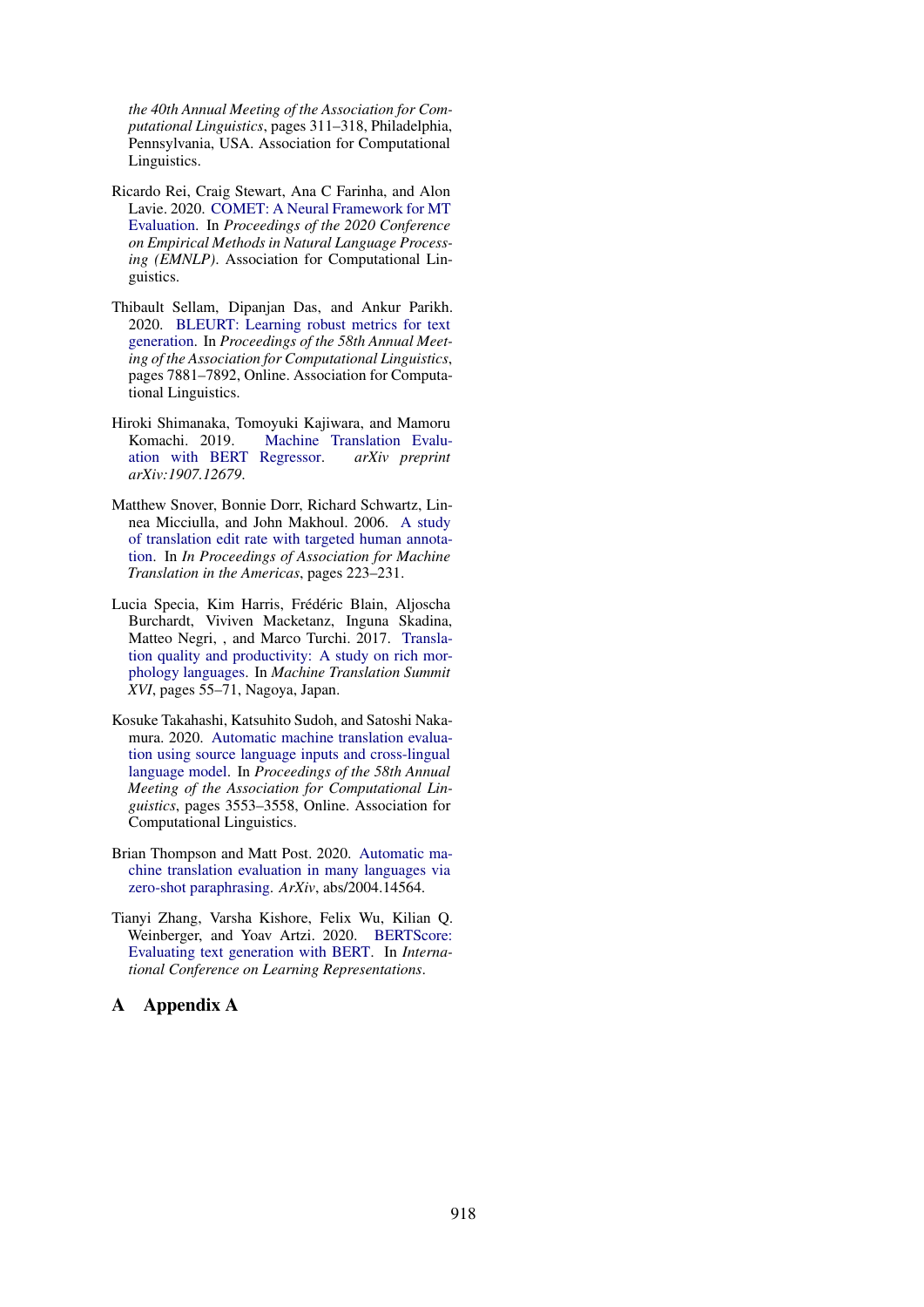|                       | de-cs | de-fr | fr-de |       |
|-----------------------|-------|-------|-------|-------|
| $N^{\rm o}$ Tuples    | 23194 | 4862  | 1369  | avg.  |
| <b>BLEU</b>           | 0.222 | 0.226 | 0.173 | 0.207 |
| <b>CHRF</b>           | 0.341 | 0.287 | 0.274 | 0.301 |
| <b>BERTSCORE (F1)</b> | 0.356 | 0.330 | 0.277 | 0.321 |
| PRISM                 | 0.452 | 0.443 | 0.421 | 0.439 |
| COMET-MQM (large)     | 0.413 | 0.422 | 0.327 | 0.387 |
| COMET-HTER (large)    | 0.425 | 0.449 | 0.381 | 0.418 |
| COMET-DA (large)      | 0.471 | 0.469 | 0.420 | 0.453 |
| COMET-RANK (base)     | 0.389 | 0.444 | 0.331 | 0.388 |

<span id="page-8-0"></span>Table 6: Segment-level Kendall's Tau  $(\tau)$  correlations on language pairs not involving English for the WMT19 Metrics DARR corpus. COMET-RANK (base) scores are to be replaced with results of the large model.

<span id="page-8-1"></span>Table 7: System-level Pearson correlation  $(r)$  for the from-English language pairs from WMT19 DA corpus. DARR Ranker (base) scores are to be replaced with results of the large model.

|                       | en-cs | en-de | en-fi | en-gu | en-kk | en-lt | en-ru | en-zh |       |
|-----------------------|-------|-------|-------|-------|-------|-------|-------|-------|-------|
| $N^{\rm o}$ Systems   | 11    | 22    | 12    | 11    | 10    | 12    | 12    | 12    | avg.  |
| <b>BLEU</b>           | 0.988 | 0.952 | 0.978 | 0.780 | 0.864 | 0.979 | 0.973 | 0.762 | 0.910 |
| <b>CHRF</b>           | 0.986 | 0.983 | 0.988 | 0.839 | 0.969 | 0.964 | 0.979 | 0.822 | 0.941 |
| <b>BERTSCORE (F1)</b> | 0.983 | 0.990 | 0.969 | 0.907 | 0.983 | 0.972 | 0.989 | 0.927 | 0.965 |
| PRISM                 | 0.964 | 0.987 | 0.947 | -     | 0.978 | 0.929 | 0.914 | 0.900 | 0.946 |
| COMET-MOM (large)     | 0.943 | 0.968 | 0.949 | 0.946 | 0.979 | 0.985 | 0.966 | 0.958 | 0.962 |
| COMET-HTER (large)    | 0.948 | 0.991 | 0.959 | 0.948 | 0.965 | 0.982 | 0.973 | 0.943 | 0.964 |
| COMET-DA (large)      | 0.964 | 0.995 | 0.969 | 0.964 | 0.989 | 0.982 | 0.987 | 0.969 | 0.977 |
| COMET-RANK (base)     | 0.943 | 0.937 | 0.914 | 0.817 | 0.963 | 0.973 | 0.861 | 0.942 | 0.919 |

<span id="page-8-2"></span>Table 8: System-level Pearson correlation (r) for the into-English language pairs from WMT19 DA corpus. DARR Ranker (base) scores are to be replaced with results of the large model.

|                       | de-en | fi-en | gu-en | kk-en | lt-en | ru-en | zh-en |       |
|-----------------------|-------|-------|-------|-------|-------|-------|-------|-------|
| $N^{\rm o}$ Systems   | 16    | 11    | 9     |       | 11    | 13    | 15    | avg.  |
| <b>BLEU</b>           | 0.879 | 0.984 | 0.975 | 0.959 | 0.969 | 0.840 | 0.895 | 0.929 |
| <b>CHRF</b>           | 0.916 | 0.988 | 0.967 | 0.982 | 0.938 | 0.942 | 0.952 | 0.955 |
| <b>BERTSCORE</b> (F1) | 0.949 | 0.984 | 0.990 | 0.995 | 0.961 | 0.901 | 0.982 | 0.966 |
| BLEURT (large-512)    | 0.939 | 0.984 | 0.989 | 0.989 | 0.992 | 0.980 | 0.994 | 0.981 |
| PRISM                 | 0.954 | 0.981 | 0.992 | 0.992 | 0.994 | 0.905 | 0.992 | 0.973 |
| COMET-MQM (large)     | 0.926 | 0.974 | 0.972 | 0.971 | 0.986 | 0.889 | 0.959 | 0.954 |
| COMET-HTER (large)    | 0.918 | 0.953 | 0.958 | 0.951 | 0.983 | 0.924 | 0.978 | 0.952 |
| COMET-DA (large)      | 0.946 | 0.983 | 0.993 | 0.996 | 0.993 | 0.970 | 0.993 | 0.982 |
| COMET-RANK (base)     | 0.922 | 0.981 | 0.963 | 0.932 | 0.987 | 0.674 | 0.967 | 0.918 |